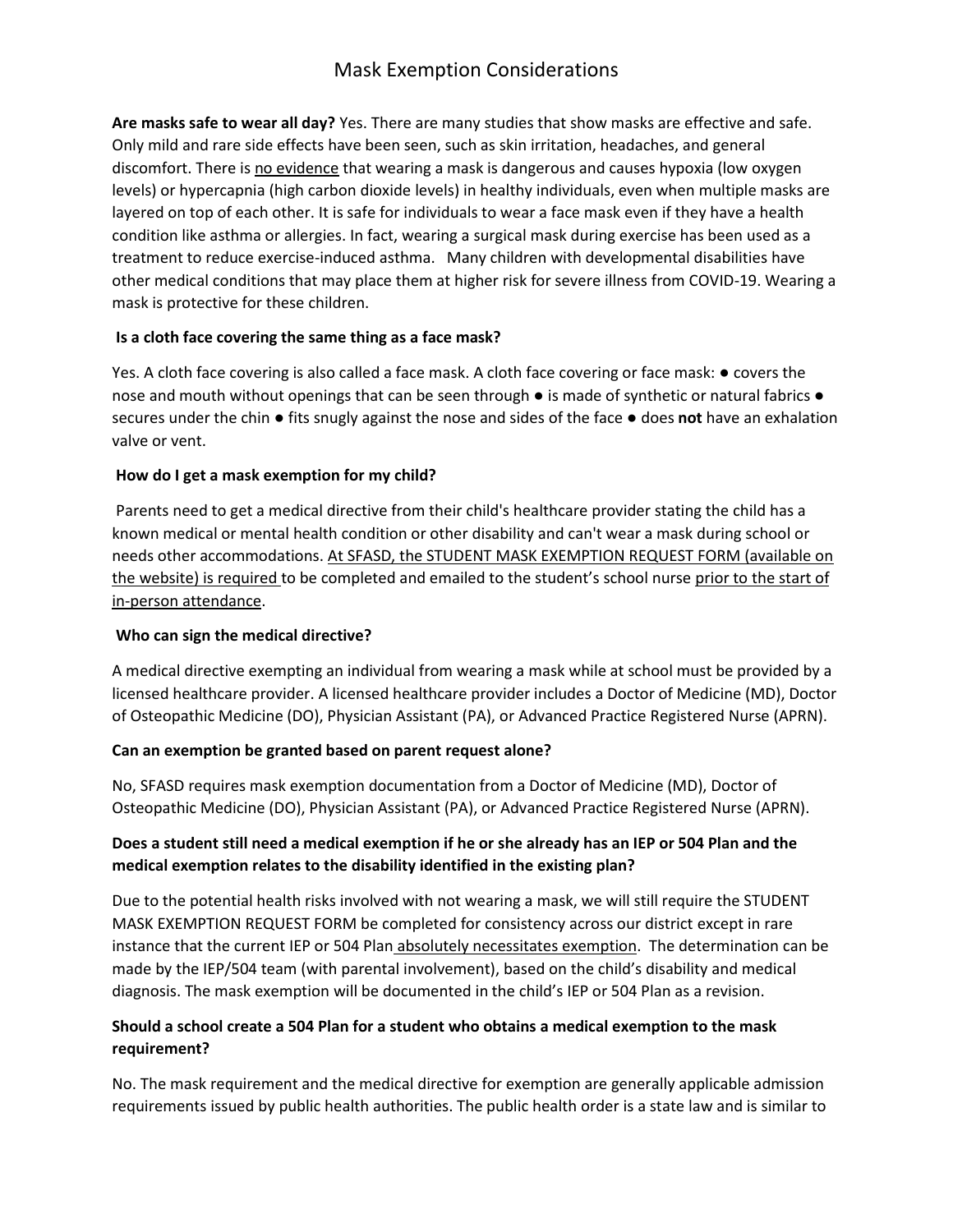# Mask Exemption Considerations

the current state vaccination requirement, although temporary. A school is not required to implement all of the procedures of 504 such as evaluation, team meetings, 504 Plan, etc., in response to a student's medical mask exemption. It is merely an exemption to the temporary mask requirement. However, if the parent indicates that the student's medical condition is causing problems beyond the masking requirement, school officials should clarify with the parent whether a formal 504 evaluation is being requested or is necessary.

## **Will parents be notified if someone in their child's class is not wearing a mask or is exempt from wearing a mask?**

No. It is up to the school to enforce mask wearing among their student body and staff.

### **Do students with disabilities need special accommodations related to this order?**

Students with a medical condition, mental health condition, or disability that prevent them from wearing a face covering, including individuals with a medical condition for whom wearing a face covering could cause harm or obstruct breathing, or who is unconscious, incapacitated, or otherwise unable to remove a face covering without assistance are exempt from this order. A school may require an individual to provide a medical directive verifying the need for an exemption. Anyone who is deaf or hard of hearing, or anyone who is communicating with someone who is deaf or hard of hearing where the ability to see the mouth is essential for communication, may use a face shield or alternative protection. School districts and charters are required to systematically review all current plans (Individual Healthcare Plans, Individualized Education Program, or Section 504 plans) for accommodating students with special healthcare needs and update their care plans as needed to decrease their risk for exposure to COVID-19.

## **What are some examples of times when people need adaptations or alternatives to a face mask while at school?**

It may be hard for some people with intellectual and developmental disabilities, mental health conditions, or other sensory sensitivities to wear a face mask. They should talk to their doctor or healthcare provider for advice about wearing a face mask and if appropriate a medical directive should be created. In any case where a student or staff member has received an exemption, it is very important that other prevention measures are in place including physical distancing, washing your hands often, and cleaning and disinfecting surfaces that are touched often. People who rely on lip reading to communicate may not be able to wear a face mask (such as someone who is deaf or hard of hearing, or someone who cares for or interacts with a person who is hearing impaired). Students and teachers who are participating in speech therapy where the ability to see the mouth is essential for communication may also need adaptations or alternatives to a face mask. In these situations, ● Consider using a clear face covering. ● If a clear face covering isn't available, consider whether you can: ○ Use written communication ○ Use closed captioning ○ Decrease background noise to make it possible to communicate if you are wearing a cloth face covering that blocks your lips. ● Consider using a plexiglass barrier. ● Maintain a physical distance of 6 feet from other people. ● If a face shield must be worn, make sure it wraps around your face and goes below your chin. When you are not communicating, you should put your face mask back on. A face shield is not a substitute for a face mask.

### **What if a student who does not qualify for an exemption refuses to wear a face covering?**